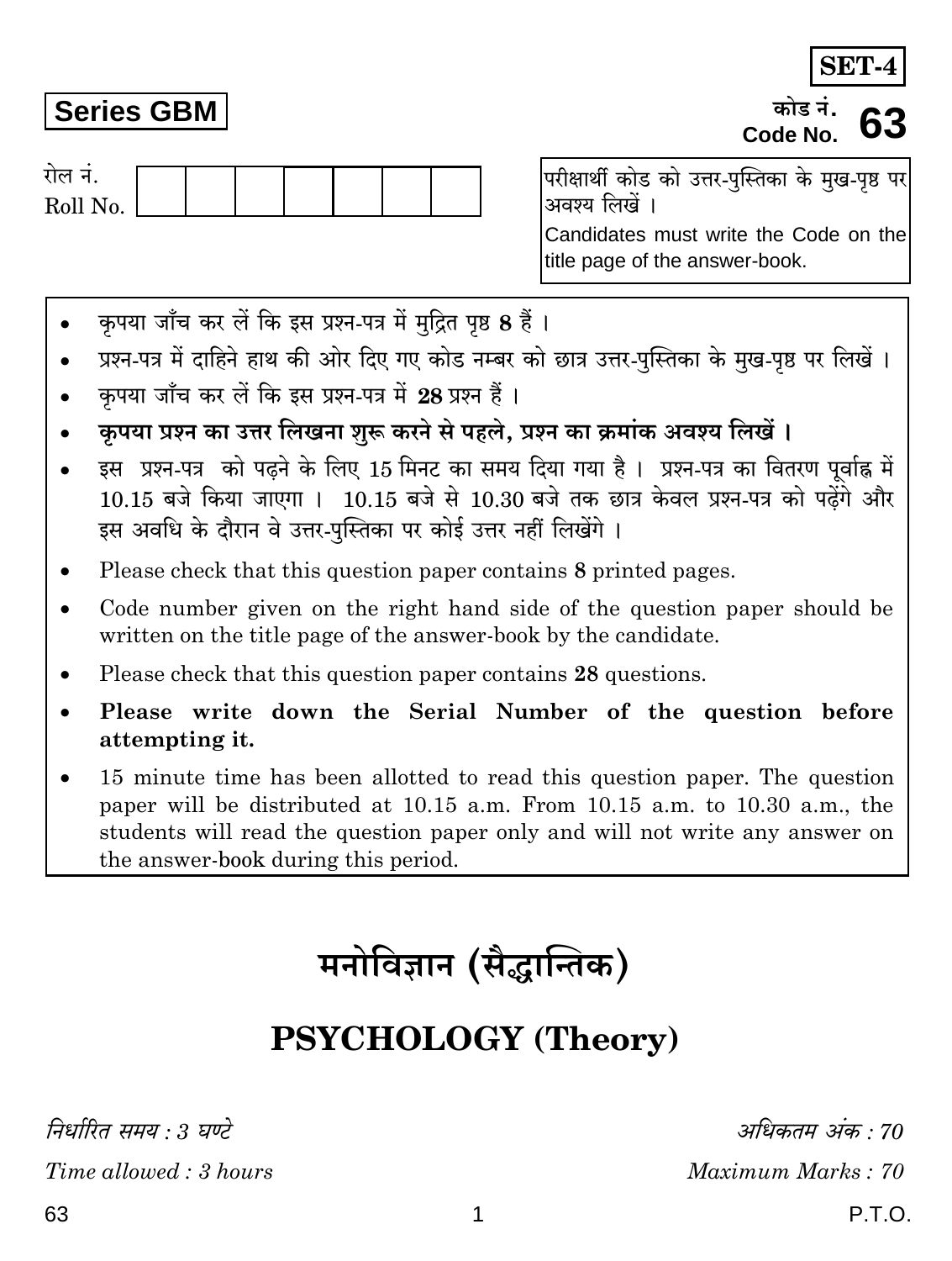## सामान्य निर्देश :

- सभी प्रश्न अनिवार्य हैं ।  $(i)$
- प्रत्येक प्रश्न के अंक उसके सामने दर्शाए गए हैं ।  $(ii)$
- आपके उत्तर संक्षिप्त तथा प्रश्न के अनुकूल होने चाहिए ।  $(iii)$
- भाग क में प्रश्न संख्या 1 10 अध्ययन परख (बहत छोटे उत्तर) प्रकार वाले प्रश्न हैं जिनके  $(iv)$ प्रत्येक के लिए 1 अंक निर्धारित है । इनके उत्तर निर्देशानसार दीजिए ।
- भाग ख में प्रश्न संख्या 11 16 अति लघु उत्तर प्रकार वाले प्रश्न हैं जिनके प्रत्येक के लिए  $(v)$ 2 अंक निर्धारित हैं । प्रत्येक प्रश्न का उत्तर 30 शब्दों से ज्यादा नहीं होना चाहिए ।
- भाग ग में प्रश्न संख्या 17 20 लघु उत्तर प्रकार-1 वाले प्रश्न हैं जिनके प्रत्येक के लिए  $(vi)$ 3 अंक निर्धारित हैं । प्रत्येक प्रश्न का उत्तर 60 शब्दों से ज़्यादा नहीं होना चाहिए ।
- भाग घ में प्रश्न संख्या 21 26 लघ उत्तर प्रकार-II वाले प्रश्न हैं जिनके प्रत्येक के लिए  $(vii)$ 4 अंक निर्धारित हैं । प्रत्येक प्रश्न का उत्तर 100 शब्दों से ज्यादा नहीं होना चाहिए ।
- भाग ङ में प्रश्न संख्या 27 और 28 लम्बे उत्तर वाले प्रश्न हैं जिनके प्रत्येक के लिए 6 अंक  $(viii)$ निर्धारित हैं । प्रत्येक प्रश्न का उत्तर 200 शब्दों से ज्यादा नहीं होना चाहिए ।

#### **General Instructions:**

- $(i)$ All questions are compulsory.
- $(ii)$ Marks for each question are indicated against it.
- (*iii*) Answers should be brief and to the point.
- $(iv)$ Questions no.  $1 - 10$  in Part A has Learning Checks (very short answer type) questions carrying  $1$  mark each. You are required to answer them as directed.
- Questions no.  $11 16$  in Part B are Very Short Answer type questions  $(v)$ carrying 2 marks each. Answer to each question should not exceed  $30$  words.
- Questions no.  $17-20$  in Part C are Short Answer Type-I questions  $(vi)$ carrying 3 marks each. Answer to each question should not exceed 60 words.
- Questions no.  $21 26$  in Part D are Short Answer Type-II questions  $(vii)$ carrying 4 marks each. Answer to each question should not exceed 100 words.
- (*viii*) Questions no. 27 and 28 in Part E are Long Answer Type questions carrying 6 marks each. Answer to each question should not exceed  $200$  words.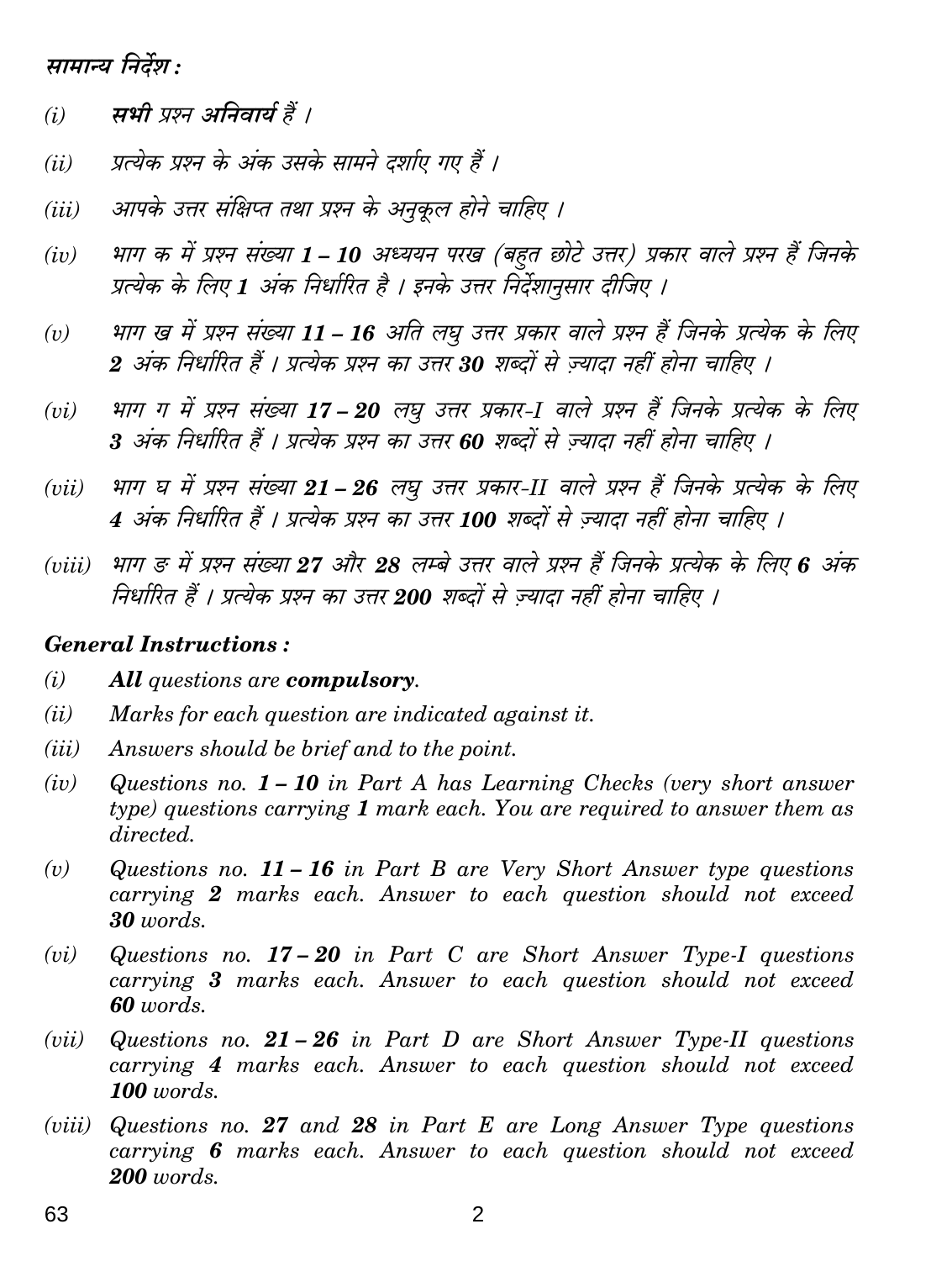### भाग क

# **PART A**

- यदि किसी व्यक्ति के पास दुसरे के उत्प्रेरकों, भावनाओं और व्यवहार को समझने का कौशल 1. है, तो उसमें मानी जाती है
	- (क) अंतर्वैयक्तिक बद्धि
	- (ख) अंतरावैयक्तिक बृद्धि
	- (ग) भाषिक बुद्धि
	- सामाजिक बद्धि (घ)

If a person has the skill of understanding the motives, feelings and behaviours of other people, he/she is said to have

- Interpersonal intelligence  $(a)$
- Intrapersonal intelligence (b)
- Linguistic intelligence  $\epsilon$
- $(b)$ Social intelligence
- किसी व्यक्ति का अपने बारे में मूल्यों का आकलन कहा जाता है \_\_\_\_\_\_\_\_\_\_\_\_ ।  $2.$  $\mathcal{I}_{\mathcal{L}}$ Value judgement of a person about himself/herself is called
- शारीरिक, भावनात्मक और मनोवैज्ञानिक परिश्रांति की अवस्था को कहा जाता है 3.
	- $(\overline{a})$ प्रतिरोध
	- दबाव (ख)
	- प्रभावहीनता  $(\Pi)$
	- (घ) सामना करना

The state of physical, emotional and psychological exhaustion is known as

- Resistance  $(a)$
- **Stress** (b)
- $(c)$ Burnout
- Coping  $(b)$

 $\mathcal{I}$ 

 $\mathcal{I}_{\mathcal{L}}$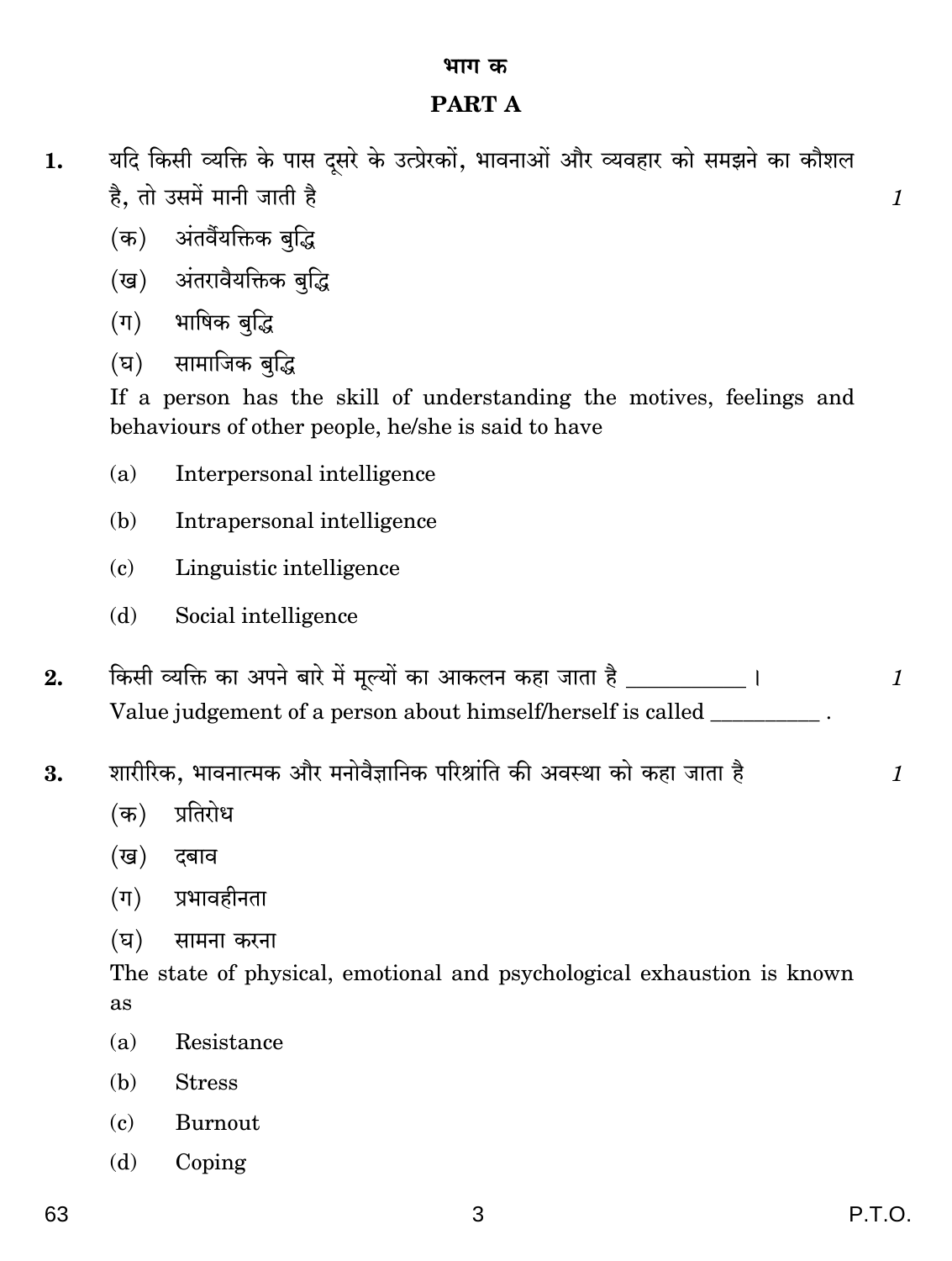| 4.  | किसी विशेष विचार अथवा विषय के बारे में सोचना छोड़ने की अयोग्यता बाध्यकारी व्यवहार                                                                                       |                           |
|-----|-------------------------------------------------------------------------------------------------------------------------------------------------------------------------|---------------------------|
|     | है। (सत्य/असत्य)                                                                                                                                                        | $\mathcal{I}$             |
|     | Compulsive behaviour is the inability to stop thinking about a particular<br>idea or topic. (True/False)                                                                |                           |
| 5.  | अपर्याप्त आधारों पर बने एक असत्य विश्वास को कहा जाता है ________<br>A false belief that is firmly held on inadequate grounds is known as                                | $\boldsymbol{\mathit{1}}$ |
| 6.  | तदनुभूति का आशय है दूसरे व्यक्ति के दृष्टिकोण से वस्तुओं को समझना । (सत्य/असत्य)<br>Empathy means understanding things from other person's perspective.<br>(True/False) | $\mathbf{1}$              |
| 7.  | वर्गों के रूप में कार्य करने वाली अन्विति योजनाओं (स्कीमाज़) को कहा जाता है ______<br>Schemas that function in the form of categories are called _________.             | $\mathbf{1}$              |
| 8.  | किसी विशिष्ट उद्देश्य से एकत्रित लोगों के समूह को कहा जाता है ___________<br>Collection of people assembled for a particular purpose is called an _____.                | $\mathcal{I}$             |
| 9.  | जीवधारियों और उनके पर्यावरण के बीच संबंधों का अध्ययन ________<br>है ।                                                                                                   | $\mathcal{I}$             |
|     | is the study of the relationships between living beings and<br>their environment.                                                                                       |                           |
| 10. | सेवार्थी (क्लाइंट) के कथन और अनुभव को विभिन्न शब्दों का प्रयोग करते हुए समझ लेने की<br>परामर्शदाता की योग्यता को कहा जाता है                                            | $\mathcal{I}$             |
|     | विसंकेतन<br>(क)                                                                                                                                                         |                           |
|     | संप्रेषण<br>(ख)                                                                                                                                                         |                           |
|     | $(\Pi)$<br>श्रवण                                                                                                                                                        |                           |
|     | (घ)<br>पदान्वयन                                                                                                                                                         |                           |
|     | The ability of a counsellor to reflect on what the client says and feels                                                                                                |                           |

using different words is known as

Decoding  $(a)$ 

(b) Communication

 $(c)$ Listening

Paraphrasing  $(d)$ 

 $\overline{4}$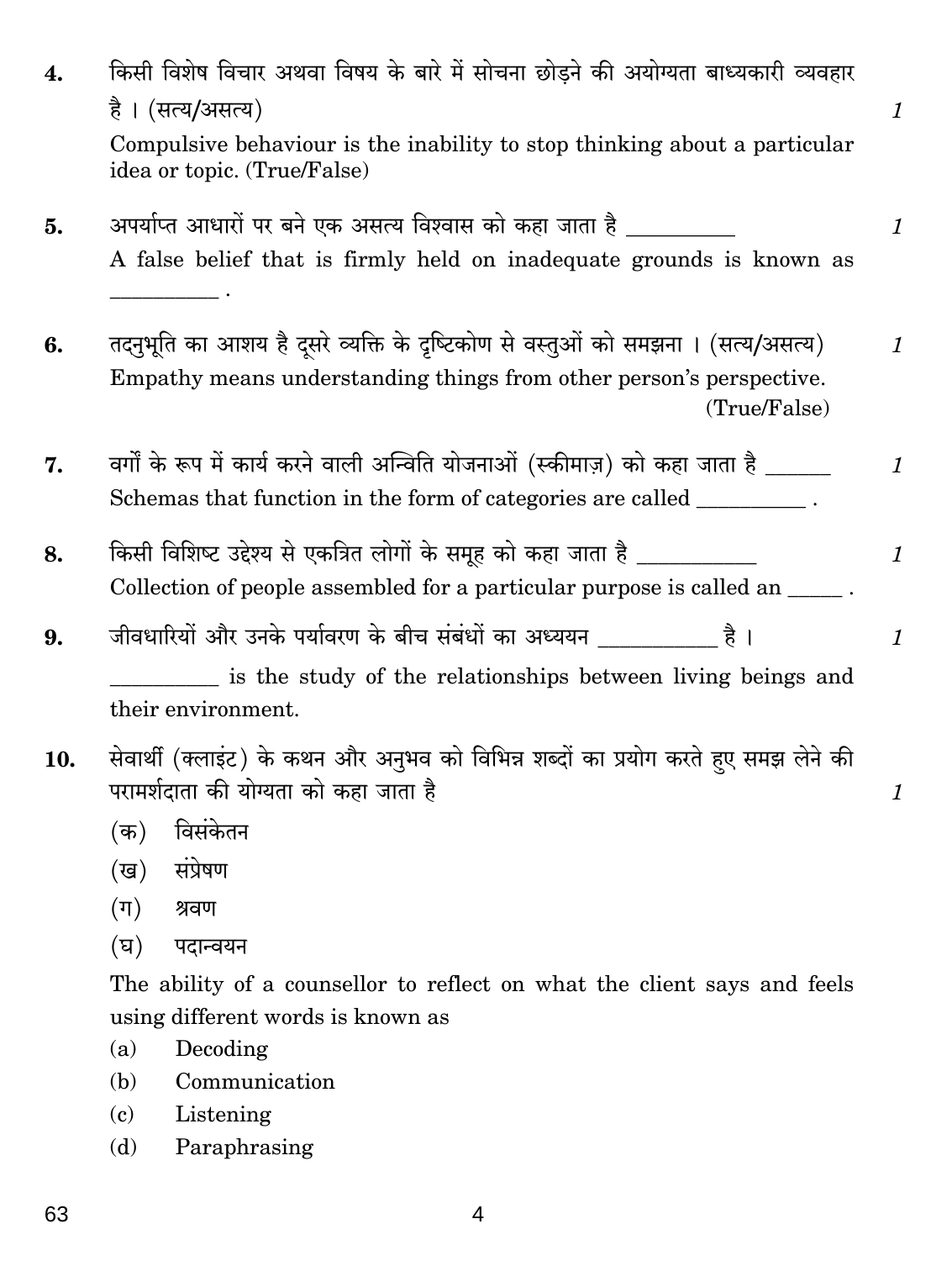# भाग ख **PART B**

| 11. | व्यापक विकासात्मक विकार को समझाइए ।                                          | $\overline{2}$   |
|-----|------------------------------------------------------------------------------|------------------|
|     | Explain pervasive developmental disorder.                                    |                  |
| 12. | रंगरली भोज (बिंज ईटिंग) की व्याख्या कीजिए ।                                  | $\sqrt{2}$       |
|     | Explain binge eating.                                                        |                  |
| 13. | अस्तित्वात्मक दुर्श्चिता क्या है ?                                           | $\boldsymbol{2}$ |
|     | What is existential anxiety?                                                 |                  |
| 14. | अनुपालन (कंप्लाइएंस) का क्या अर्थ है ?                                       | $\overline{2}$   |
|     | What is meant by compliance?                                                 |                  |
| 15. | भीड की व्याख्या कीजिए ।                                                      | $\mathbf{2}$     |
|     | Explain crowding.                                                            |                  |
| 16. | प्रेक्षण को एक तकनीक के रूप में उपयोग में लाने के दो लाभों का उल्लेख कीजिए । | $\overline{2}$   |
|     | State two advantages of using observation as a technique.                    |                  |
|     |                                                                              |                  |
|     | भाग ग                                                                        |                  |
|     | <b>PART C</b>                                                                |                  |

| 17. | वर्ग-अ (टाइप-ए) व्यक्तित्व का वर्णन कीजिए ।                                                                   |  |
|-----|---------------------------------------------------------------------------------------------------------------|--|
|     | Describe Type-A personality.                                                                                  |  |
| 18. | समाजोन्मुख व्यवहार की तीन विशेषताओं का उल्लेख कीजिए ।<br>State three characteristics of pro-social behaviour. |  |
|     |                                                                                                               |  |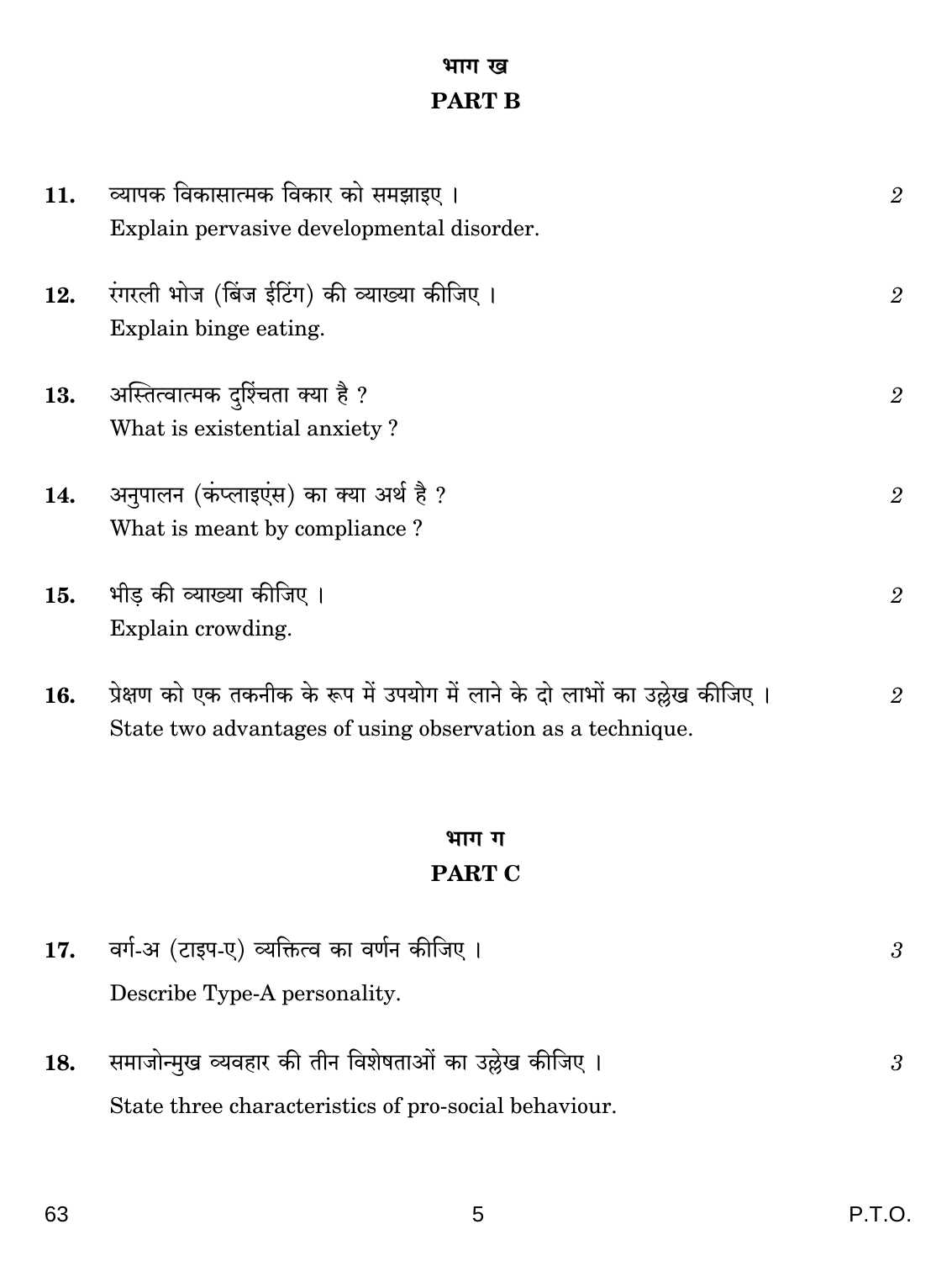#### भीड सह्यता का वर्णन कीजिए । 19.

#### अथवा

पर्यावरण-उन्मुख उन कार्यों का उल्लेख कीजिए जिनसे पर्यावरण को प्रदषण से बचाया जा सके । Describe crowding tolerance.

#### OR.

Enumerate the pro-environmental actions that can help protect environment from pollution.

संप्रेषण में सक्रिय श्रवण कौशल को समझाइए। 20. Explain active listening skill of communication.

# भाग घ **PART D**

- अभिवृत्ति की व्याख्या कीजिए । अभिवृत्ति और रुचि में अंतर स्पष्ट कीजिए । 21.  $\overline{4}$ Explain aptitude. Differentiate between aptitude and interest.
- बुद्धि को समझने के मनोमितिक उपागम को स्पष्ट कीजिए । इस उपागम पर आधारित दो 22. सिद्धान्तों का उल्लेख कीजिए ।

Explain the psychometric approach to understand intelligence. State two theories based on this approach.

सामाजिक-सांस्कृतिक परिप्रेक्ष्य से मानसिक विकारों की व्याख्या कीजिए । 23. Explain mental disorders from socio-cultural perspective.

6

 $\overline{4}$ 

 $\overline{4}$ 

3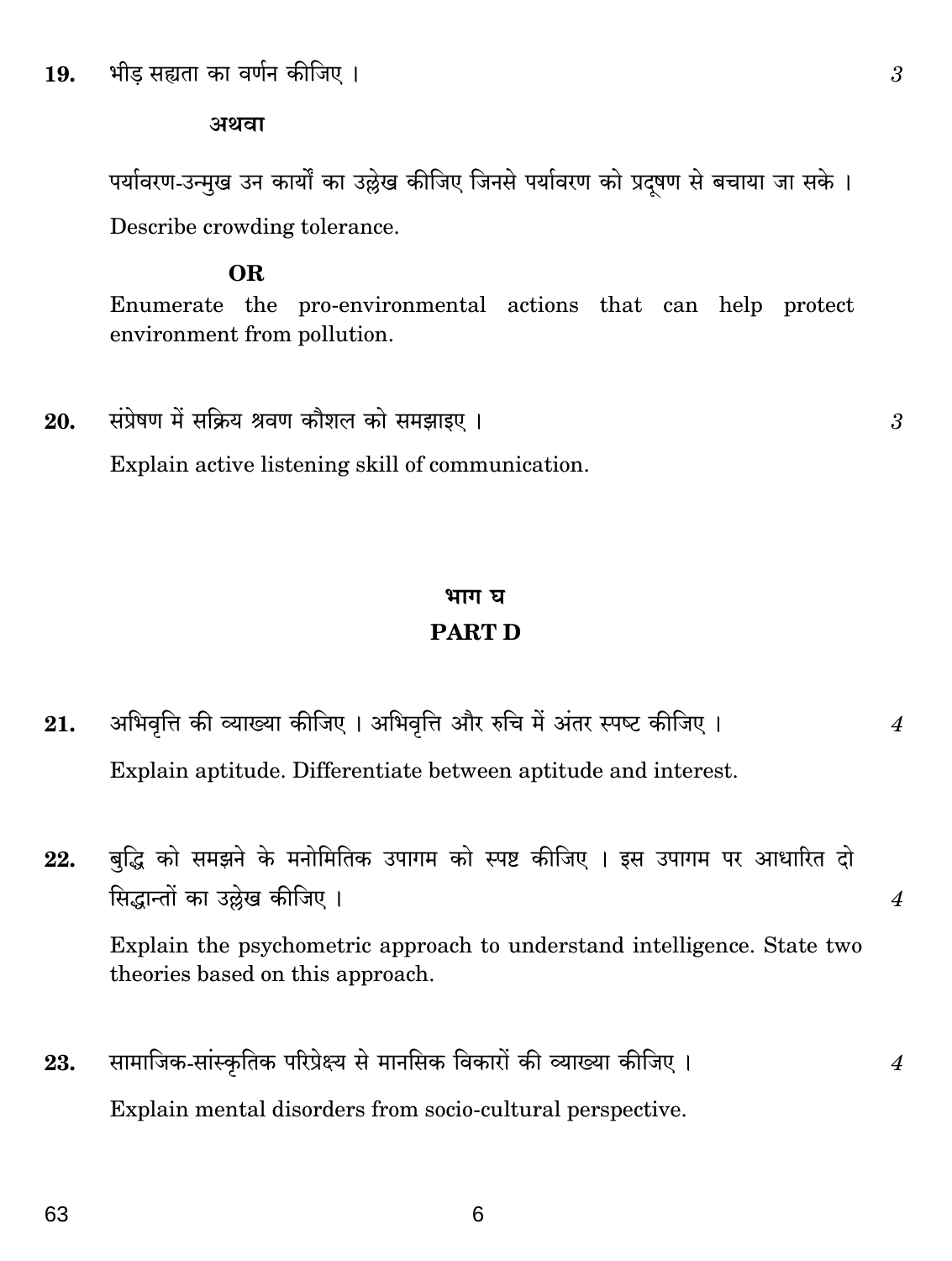#### अथवा

मनोवैज्ञानिक व्यथा के उपचार में सहायक चार घटकों का वर्णन कीजिए । Explain psychological distress according to behaviour therapy. Describe any one behavioural technique.

#### **OR**

Describe four factors which contribute to the treatment of psychological distress.

- अभिवृत्ति परिवर्तन को प्रभावित करने वाले कारकों को संक्षेप में स्पष्ट कीजिए । 25.  $\boldsymbol{4}$ Explain briefly the factors that influence attitude change.
- सहयोग और प्रतियोगिता के प्रमुख निर्धारक क्या हैं ? 26. What are the major determinants of cooperation and competition?

# भाग ङ

## **PART E**

व्यक्तित्व के विचार को स्पष्ट कीजिए । व्यक्तित्व अध्ययन के सांस्कृतिक उपागम का वर्णन 27. कीजिए ।

#### अथवा

व्यक्तित्व मूल्यांकन में प्रयुक्त प्रेक्षणात्मक विधियों की चर्चा कीजिए । इन विधियों का उपयोग करने में किन समस्याओं से सामना होता है ?

Explain the concept of personality. Describe the cultural approach to study personality.

#### **OR**

Discuss the observational methods used in personality assessment. What problems are faced in using these methods?

 $\boldsymbol{\Lambda}$ 

 $\boldsymbol{4}$ 

6